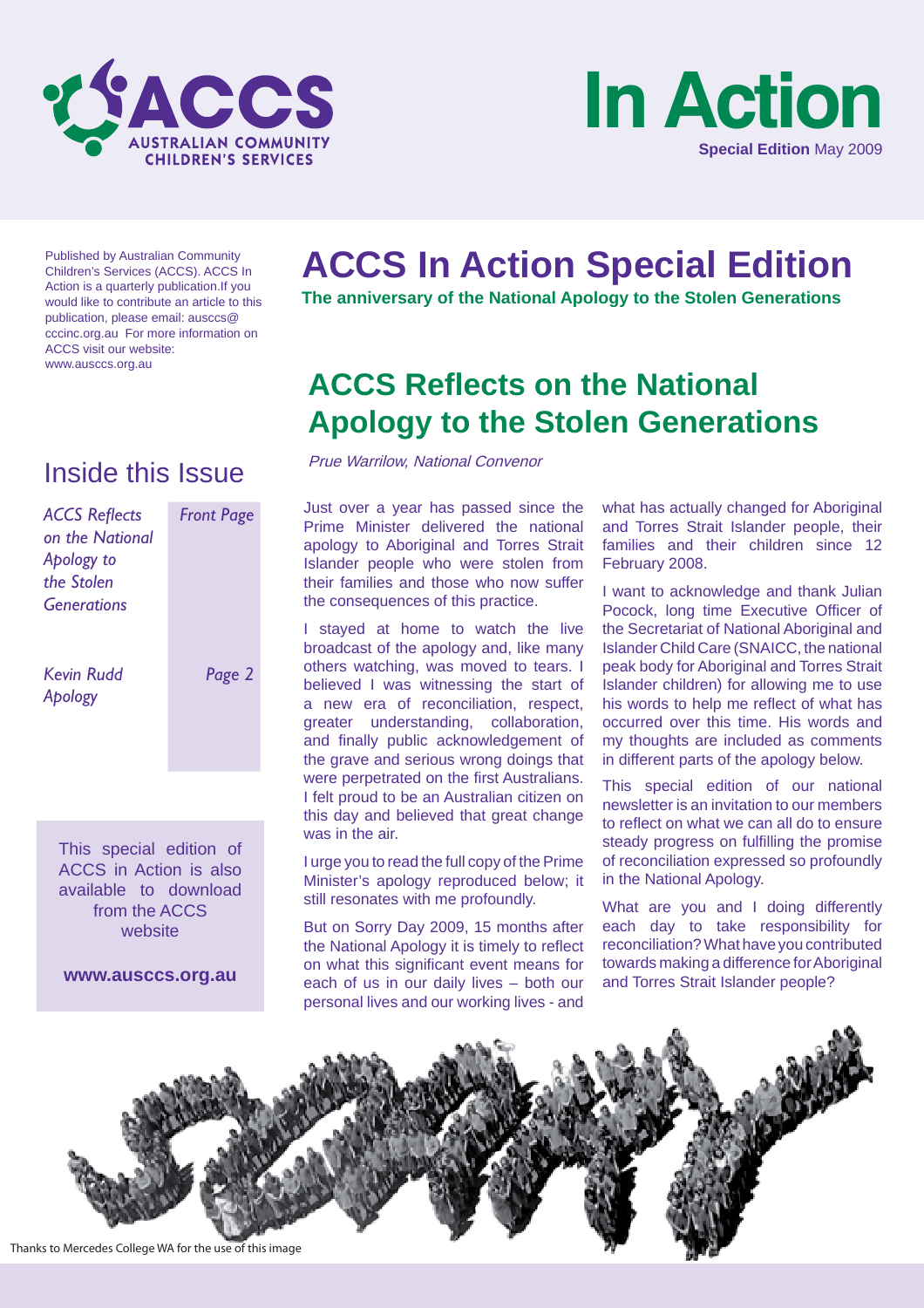**February 12, 2008**

#### **Prime Minister Kevin Rudd addressing the Australian Parliament:**

### **I move that today we honour the Indigenous peoples of this land, the oldest continuing cultures in human history.**

We reflect on their past mistreatment. We reflect in particular on the mistreatment of those who were Stolen Generations, this blemished chapter in our nation's history.

The time has now come for the nation to turn a new page in Australia's history by righting the wrongs of the past and so moving forward with confidence to the future.

**We apologise for the laws and policies of successive Parliaments and governments that have infl icted profound grief, suffering and loss on these our fellow Australians. We apologise especially for the removal of Aboriginal and Torres Strait Islander children from their families, their communities and their country.**

For the pain, suffering and hurt of these Stolen Generations, their descendants and for their families left behind, we say sorry.

To the mothers and the fathers, the brothers and the sisters, for the breaking up of families and communities, we say sorry.

And for the indignity and degradation thus inflicted on a proud people and a proud culture, we say sorry.

We the Parliament of Australia respectfully request that this apology be received in the spirit in which it is offered as part of the healing of the nation.

For the future we take heart; resolving that this new page in the history of our great continent can now be written.

We today take this first step by acknowledging the past and laying claim to a future that embraces all Australians. A future where this Parliament resolves that the injustices of the past must never, never happen again. A future where we harness the determination of all Australians, Indigenous and non-Indigenous, to close the gap that lies between us in life expectancy, educational achievement and economic opportunity.

A future where we embrace the possibility of new solutions to enduring problems where old approaches have failed. A future based on mutual respect, mutual resolve and mutual responsibility. A future where all Australians, whatever their origins, are truly equal partners, with equal opportunities and with an equal stake in shaping the next chapter in the history of this great country, Australia.

There comes a time in the history of nations when their peoples must become fully reconciled to their past if they are to go forward with confidence to embrace their future. Our nation, Australia, has reached such a time. That is why the parliament is today here assembled: to deal with this unfinished business of the nation, to remove a great stain from the nation's soul and, in a true spirit of reconciliation, to open a new chapter in the history of this great land, Australia.

Comment: The Federal Government accepts responsibility for the removal of Aboriginal and Torres Strait Islander children from their families, yet this Government continues the previous Coalition Government's suspension of the Racial Discrimination Act 1975 that allows a racist and paternalistic 'intervention' to continue in the Northern Territory and communities in Queensland.

Last year I made a commitment to the Australian people that if we formed the next government of the Commonwealth we would in parliament say sorry to the stolen generations. Today I honour that commitment. I said we would do so early in the life of the new parliament.

Again, today I honour that commitment by doing so at the commencement of this the 42nd parliament of the Commonwealth. Because the time has come, well and truly come, for all peoples of our great country, for all citizens of our great Commonwealth, for all Australians—those who are Indigenous and those who are not—to come together to reconcile and together build a new future for our nation.

Some have asked, "Why apologise?" Let me begin to answer by telling the parliament just a little of one person's story—an elegant, eloquent and wonderful woman in her 80s, full of life, full of funny stories, despite what has happened in her life's journey, a woman who has travelled a long way to be with us today, a member of the stolen generation who shared some of her story with me when I called around to see her just a few days ago.

Nanna Nungala Fejo, as she prefers to be called, was born in the late 1920s. She remembers her earliest childhood days living with her family and her community in a bush camp just outside Tennant Creek. She remembers the love and the warmth and the kinship of those days long ago, including traditional dancing around the camp fire at night. She loved the dancing.

She remembers once getting into strife when, as a fouryear-old girl, she insisted on dancing with the male tribal elders rather than just sitting and watching the men, as the girls were supposed to do.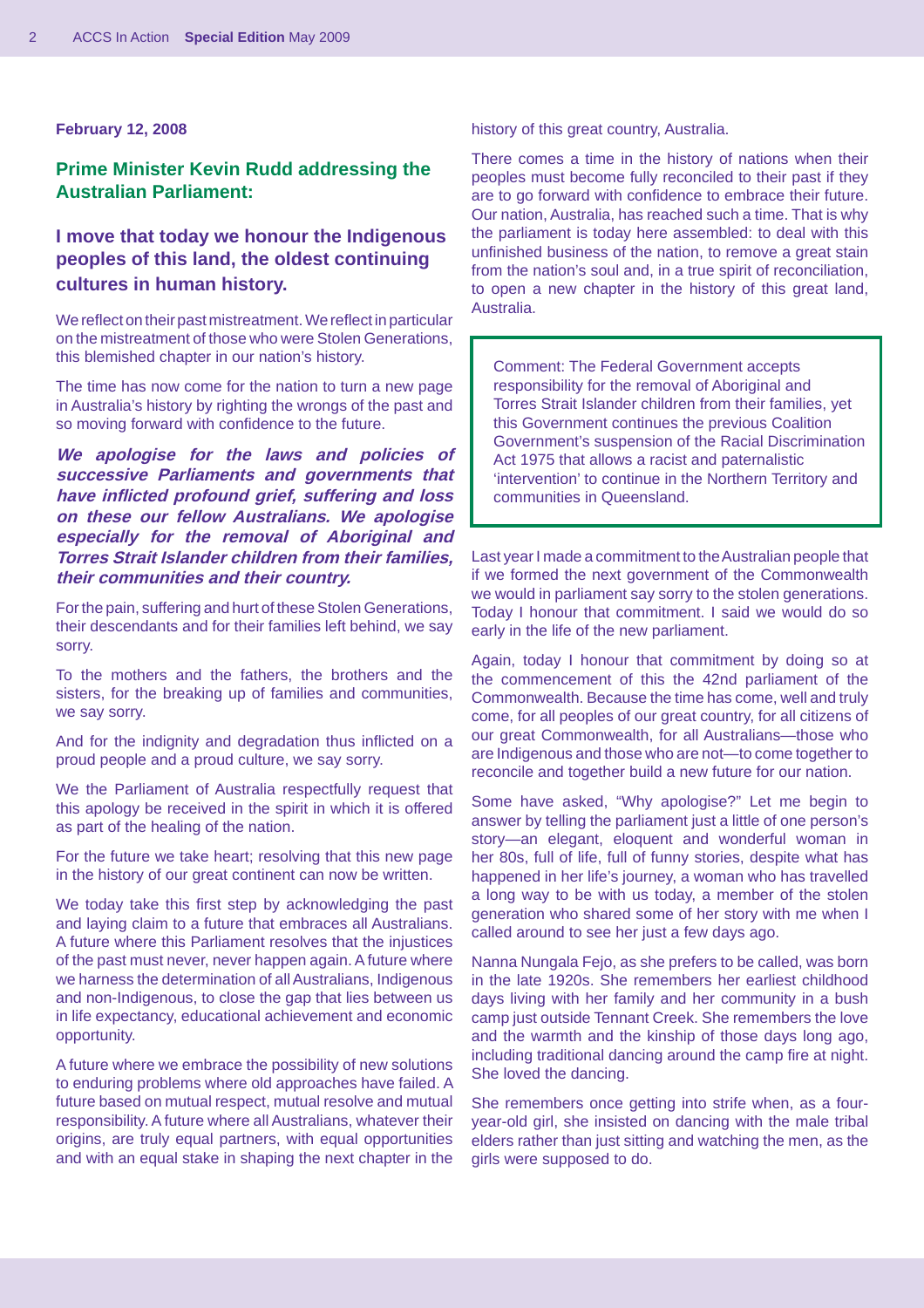But then, sometime around 1932, when she was about four, she remembers the coming of the welfare men. Her family had feared that day and had dug holes in the creek bank where the children could run and hide. What they had not expected was that the white welfare men did not come alone.

They brought a truck, two white men and an Aboriginal stockman on horseback cracking his stockwhip. The kids were found; they ran for their mothers, screaming, but they could not get away. They were herded and piled onto the back of the truck. Tears flowing, her mum tried clinging to the sides of the truck as her children were taken away to the Bungalow in Alice, all in the name of protection.

A few years later, government policy changed. Now the children would be handed over to the missions to be cared for by the churches. But which church would care for them? The kids were simply told to line up in three lines. Nanna Fejo and her sister stood in the middle line, her older brother and cousin on her left.

Those on the left were told that they had become Catholics, those in the middle Methodists and those on the right Church of England. That is how the complex questions of post-reformation theology were resolved in the Australian outback in the 1930s. It was as crude as that.

She and her sister were sent to a Methodist mission on Goulburn Island and then Croker Island. Her Catholic brother was sent to work at a cattle station and her cousin to a Catholic mission. Nanna Fejo's family had been broken up for a second time.

She stayed at the mission until after the war, when she was allowed to leave for a prearranged job as a domestic in Darwin. She was 16. Nanna Fejo never saw her mum again. After she left the mission, her brother let her know that her mum had died years before, a broken woman fretting for the children that had literally been ripped away from her.

I asked Nanna Fejo what she would have me say today about her story. She thought for a few moments then said that what I should say today was that all mothers are important. And she added: 'Families—keeping them together is very important. It's a good thing that you are surrounded by love and that love is passed down the generations.

That's what gives you happiness.' As I left, later on, Nanna Fejo took one of my staff aside, wanting to make sure that I was not too hard on the Aboriginal stockman who had hunted those kids down all those years ago. The stockman had found her again decades later, this time himself to say, 'Sorry.' And remarkably, extraordinarily, she had forgiven him.

Nanna Fejo's is just one story. There are thousands, tens of thousands of them: stories of forced separation of Aboriginal and Torres Strait Islander children from their mums and dads over the better part of a century. Some of these stories are graphically told in Bringing them home, the report commissioned in 1995 by Prime Minister Keating and received in 1997 by Prime Minister Howard.

There is something terribly primal about these firsthand accounts. The pain is searing; it screams from the pages. The hurt, the humiliation, the degradation and the sheer brutality of the act of physically separating a mother from her children is a deep assault on our senses and on our most elemental humanity.

These stories cry out to be heard; they cry out for an apology. Instead, from the nation's parliament there has been a stony, stubborn and deafening silence for more than a decade; a view that somehow we, the parliament, should suspend our most basic instincts of what is right and what is wrong; a view that, instead, we should look for any pretext to push this great wrong to one side, to leave it languishing with the historians, the academics and the cultural warriors, as if the stolen generations are little more than an interesting sociological phenomenon.

But the stolen generations are not intellectual curiosities. They are human beings, human beings who have been damaged deeply by the decisions of parliaments and governments. But, as of today, the time for denial, the time for delay, has at last come to an end.

The nation is demanding of its political leadership to take us forward. Decency, human decency, universal human decency, demands that the nation now step forward to right an historical wrong. That is what we are doing in this place today.

But should there still be doubts as to why we must now act, let the parliament reflect for a moment on the following facts: that, between 1910 and 1970, between 10 and 30 per cent of Indigenous children were forcibly taken from their mothers and fathers; that, as a result, up to 50,000 children were forcibly taken from their families; that this was the product of the deliberate, calculated policies of the state as reflected in the explicit powers given to them under statute; that this policy was taken to such extremes by some in administrative authority that the forced extractions of children of so-called 'mixed lineage' were seen as part of a broader policy of dealing with 'the problem of the Aboriginal population'.

One of the most notorious examples of this approach was from the Northern Territory Protector of Natives, who stated: "Generally by the fifth and invariably by the sixth generation, all native characteristics of the Australian aborigine are eradicated.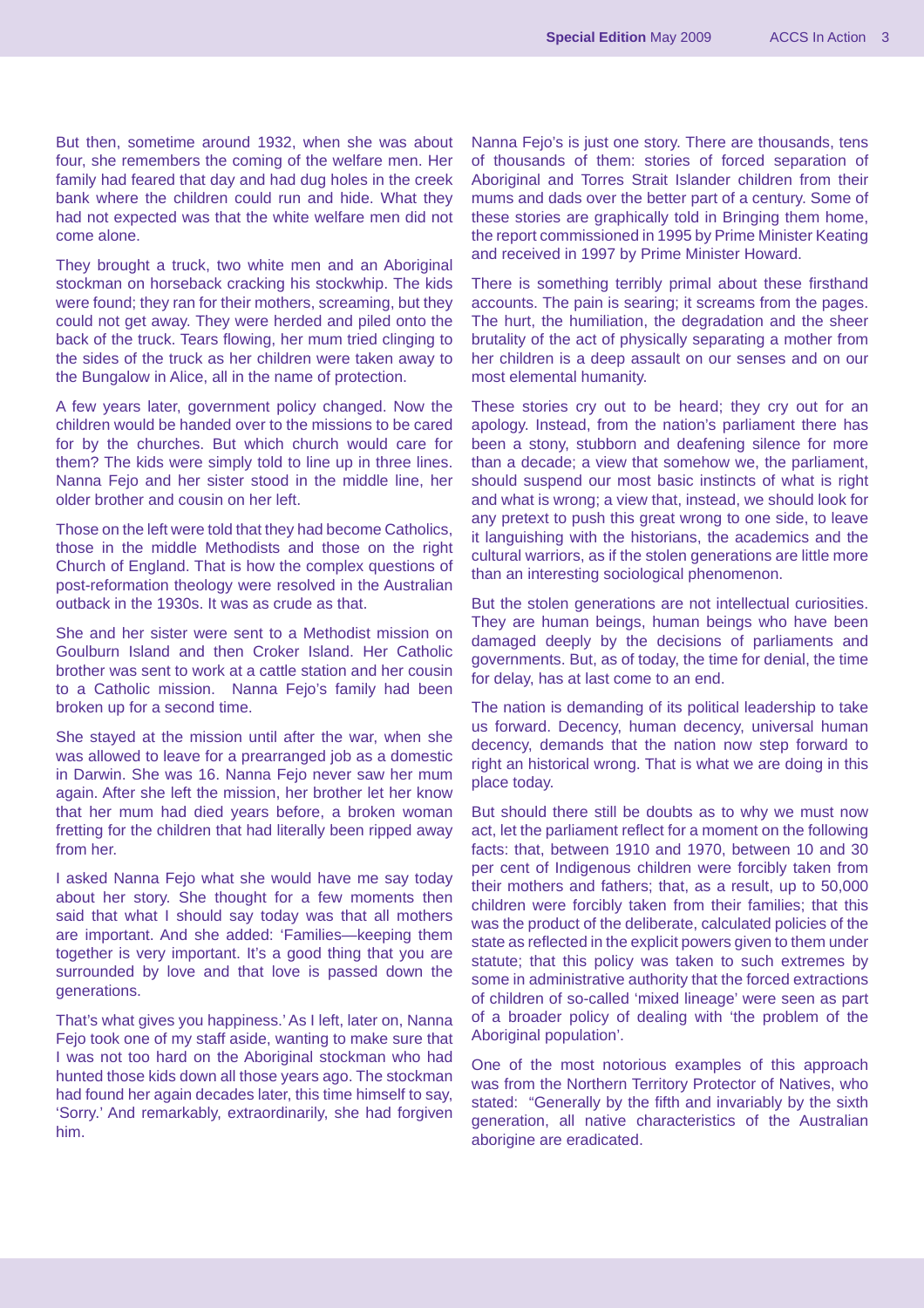One of the most notorious examples of this approach was from the Northern Territory Protector of Natives, who stated: "Generally by the fifth and invariably by the sixth generation, all native characteristics of the Australian aborigine are eradicated.

"The problem of our half-castes— to quote the protector will quickly be eliminated by the complete disappearance of the black race, and the swift submergence of their progeny in the white ... "

The Western Australian Protector of Natives expressed not dissimilar views, expounding them at length in Canberra in 1937 at the first national conference on Indigenous affairs that brought together the Commonwealth and state protectors of natives.

These are uncomfortable things to be brought out into the light. They are not pleasant. They are profoundly disturbing. But we must acknowledge these facts if we are to deal once and for all with the argument that the policy of generic forced separation was somehow well motivated, justified by its historical context and, as a result, unworthy of any apology today.

Then we come to the argument of intergenerational responsibility, also used by some to argue against giving an apology today. But let us remember the fact that the forced removal of Aboriginal children was happening as late as the early 1970s.

The 1970s is not exactly a point in remote antiquity. There are still serving members of this parliament who were first elected to this place in the early 1970s. It is well within the adult memory span of many of us. The uncomfortable truth for us all is that the parliaments of the nation, individually and collectively, enacted statutes and delegated authority under those statutes that made the forced removal of children on racial grounds fully lawful.

There is a further reason for an apology as well: it is that reconciliation is in fact an expression of a core value of our nation—and that value is a fair go for all. There is a deep and abiding belief in the Australian community that, for the stolen generations, there was no fair go at all. There is a pretty basic Aussie belief that says that it is time to put right this most outrageous of wrongs.

It is for these reasons, quite apart from concerns of fundamental human decency, that the governments and parliaments of this nation must make this apology because, put simply, the laws that our parliaments enacted made the stolen generations possible.

We, the parliaments of the nation, are ultimately responsible, not those who gave effect to our laws. And the problem lay with the laws themselves. As has been said of settler societies elsewhere, we are the bearers of many blessings from our ancestors; therefore we must also be the bearer of their burdens as well. Therefore, for our nation, the course of action is clear: that is, to deal now with what has become one of the darkest chapters in Australia's history.

In doing so, we are doing more than contending with the facts, the evidence and the often rancorous public debate. In doing so, we are also wrestling with our own soul. This is not, as some would argue, a black-armband view of history; it is just the truth: the cold, confronting, uncomfortable truth—facing it, dealing with it, moving on from it. Until we fully confront that truth, there will always be a shadow hanging over us and our future as a fully united and fully reconciled people. It is time to reconcile. It is time to recognise the injustices of the past. It is time to say sorry. It is time to move forward together.

To the stolen generations, I say the following: as Prime Minister of Australia, I am sorry. On behalf of the government of Australia, I am sorry. On behalf of the parliament of Australia, I am sorry. I offer you this apology without qualification.

We apologise for the hurt, the pain and suffering that we, the parliament, have caused you by the laws that previous parliaments have enacted. We apologise for the indignity, the degradation and the humiliation these laws embodied.

We offer this apology to the mothers, the fathers, the brothers, the sisters, the families and the communities whose lives were ripped apart by the actions of successive governments under successive parliaments. In making this apology, I would also like to speak personally to the members of the stolen generations and their families: to those here today, so many of you; to those listening across the nation—from Yuendumu, in the central west of the Northern Territory, to Yabara, in North Queensland, and to Pitjantjatjara in South Australia.

I know that, in offering this apology on behalf of the government and the parliament, there is nothing I can say today that can take away the pain you have suffered personally. Whatever words I speak today, I cannot undo that. Words alone are not that powerful; grief is a very personal thing. I ask those non-indigenous Australians listening today who may not fully understand why what we are doing is so important to imagine for a moment that this had happened to you.

I say to honourable members here present: imagine if this had happened to us. Imagine the crippling effect. Imagine how hard it would be to forgive. My proposal is this: if the apology we extend today is accepted in the spirit of reconciliation, in which it is offered, we can today resolve together that there be a new beginning for Australia. And it is to such a new beginning that I believe the nation is now calling us.

Australians are a passionate lot. We are also a very practical lot. For us, symbolism is important but, unless the great symbolism of reconciliation is accompanied by an even greater substance, it is little more than a clanging gong. It is not sentiment that makes history; it is our actions that make history. Today's apology, however inadequate,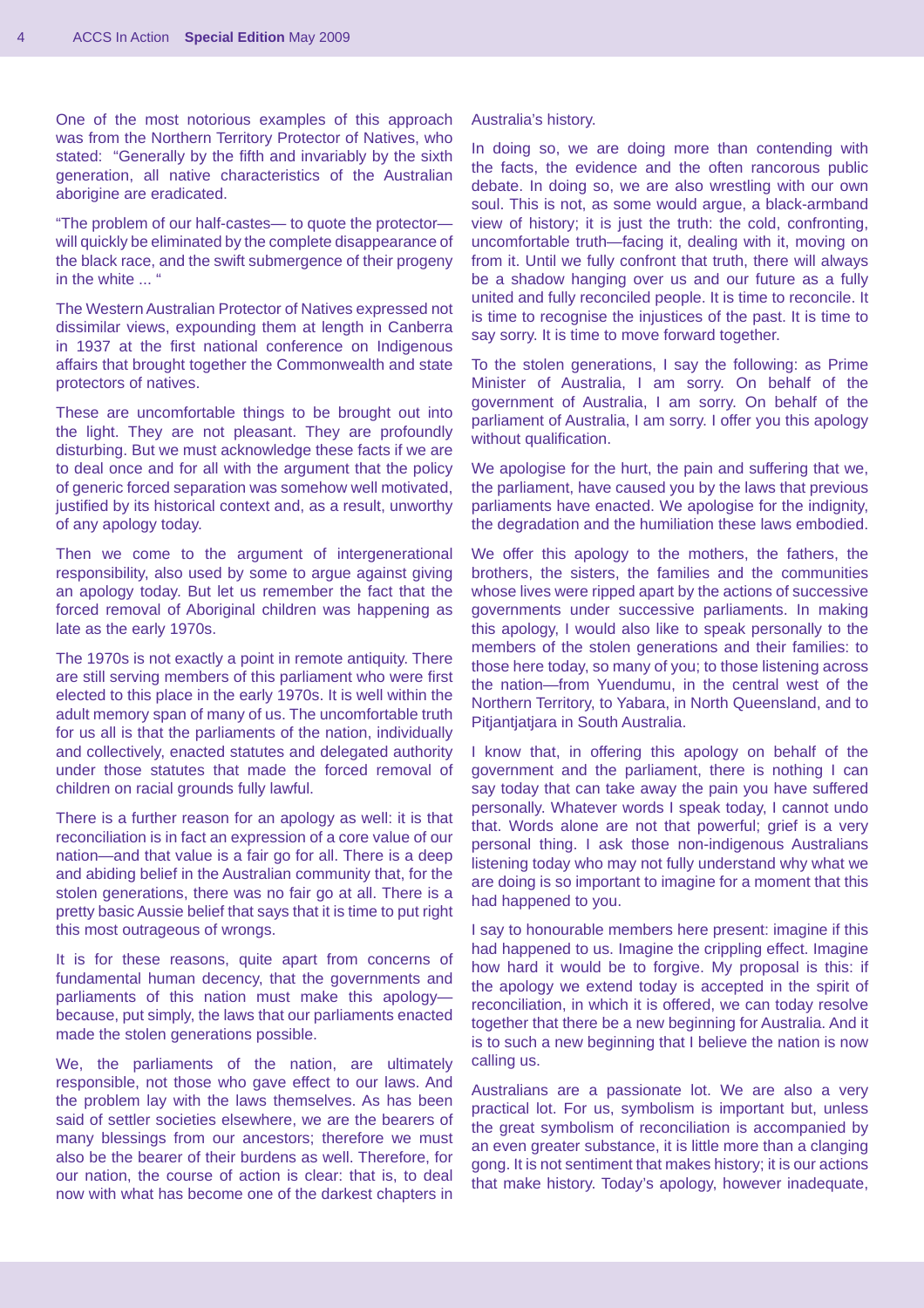is aimed at righting past wrongs. It is also aimed at building a bridge between Indigenous and non-Indigenous Australians—a bridge based on a real respect rather than a thinly veiled contempt.

Our challenge for the future is to cross that bridge and, in so doing, to embrace a new partnership between Indigenous and non-Indigenous Australians—to embrace, as part of that partnership, expanded Link-up and other critical services to help the stolen generations to trace their families if at all possible and to provide dignity to their lives.

But the core of this partnership for the future is to close the gap between Indigenous and non-Indigenous Australians on life expectancy, educational achievement and employment opportunities.

This new partnership on closing the gap will set concrete targets for the future: within a decade to halve the widening gap in literacy, numeracy and employment outcomes and opportunities for Indigenous Australians, within a decade to halve the appalling gap in infant mortality rates between Indigenous and non-Indigenous children and, within a generation, to close the equally appalling 17-year life gap between Indigenous and non-Indigenous in overall life expectancy.

The truth is: a business as usual approach towards Indigenous Australians is not working. Most old approaches are not working. We need a **new beginning—a new beginning** which contains real measures of policy success or policy failure; a **new beginning**, a new partnership, on closing the gap with sufficient flexibility not to insist on a one-size-fits-all approach for each of the hundreds of remote and regional Indigenous communities across the country but instead allowing **flexible, tailored,** *local approaches* to achieve commonly-agreed national objectives that lie at the core of our proposed new partnership; a **new beginning** that draws intelligently on the experiences of new policy settings across the nation. However, unless we as a parliament set a destination for the nation, we have no clear point to guide our policy, our programs or our purpose; we have no centralised organising principle.

Comment - 'A new beginning' – yet the intervention continues. There has been a review of the intervention, yet no changes have been made. Welfare quarantining continues – if you treat any adult like a child taking away their power to control their daily lives, they will continue to be a child; where is the proactive support for families? Policy seems to have stopped at the election promises – where are the new strategies that meet to differing needs, 'the flexible, tailored, local approaches'?

Let us resolve today to begin with the little children—a fitting place to start on this day of apology for the stolen generations. Let us resolve over the next five years to have every Indigenous four-year-old in a remote Aboriginal community enrolled in and attending a proper early childhood education centre or opportunity and engaged in proper pre-literacy and pre-numeracy programs.

Let us resolve to build new educational opportunities for these little ones, year by year, step by step, following the completion of their crucial preschool year. Let us resolve to use this systematic approach to build future educational opportunities for Indigenous children to provide proper primary and preventive health care for the same children, to begin the task of rolling back the obscenity that we find today in infant mortality rates in remote Indigenous communities—up to four times higher than in other communities.

None of this will be easy. Most of it will be hard—very hard. But none of it is impossible, and all of it is achievable with clear goals, clear thinking, and by placing an absolute premium on respect, cooperation and mutual responsibility as the guiding principles of this new partnership on closing the gap.

The mood of the nation is for reconciliation now, between Indigenous and non-Indigenous Australians. The mood of the nation on Indigenous policy and politics is now very simple. The nation is calling on us, the politicians, to move beyond our infantile bickering, our point-scoring and our mindlessly partisan politics and to elevate this one core area of national responsibility to a rare position beyond the partisan divide. Surely this is the unfulfilled spirit of the 1967 referendum. Surely, at least from this day forward, we should give it a go.

Let me take this one step further and take what some may see as a piece of political posturing and make a practical proposal to the opposition on this day, the first full sitting day of the new parliament. I said before the election that the nation needed a kind of **war cabinet on parts of Indigenous policy**, because the challenges are too great and the consequences are too great to allow it all to become a political football, as it has been so often in the past.

I therefore propose **a joint policy commission, to be led by the Leader of the Opposition and me, with a mandate to develop and implement**, to begin with, an effective housing strategy for remote communities over the next five years. It will be consistent with the government's policy framework, a new partnership for closing the gap.